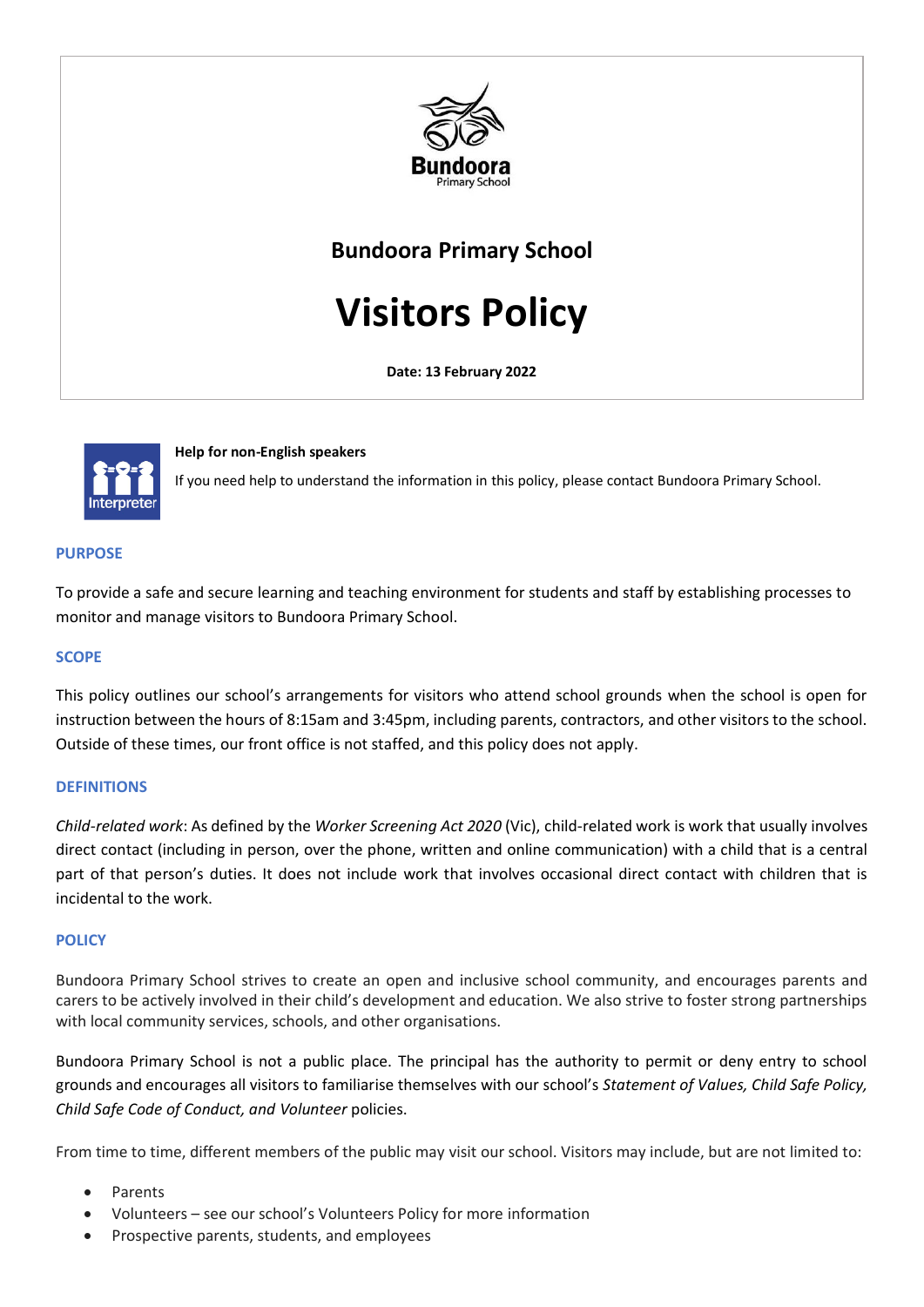- Invited speakers, sessional instructors and others addressing learning and development
- Public officials (e.g., Members of Parliament, local councillors)
- Persons conducting business e.g.: uniform suppliers, booksellers, official school photographers, commercial salespeople
- **Tradespeople**
- Children's services agencies
- Department of Health and Human Services workers
- Victoria Police
- Persons authorised to enter school premises (e.g., Work safe inspectors, health officers etc)
- Other Department of Education and Training staff (including allied health staff) or contractors
- NDIS therapists or other allied health or health practitioners

# **Sign in procedure**

- All visitors to Example School are required to report to the school office on arrival (see exceptions below in relation to parents/carers). Visitors must:
- Sign in using the relevant School QR code in the office.
- Provide proof of identification to office staff upon request
- Produce evidence of their valid Working with Children Clearance where required by this policy (see below)
- Always wear a visitor's lanyard/name tag
- Follow instruction from school staff and abide by all relevant school policies relating to appropriate conduct on school grounds including Child Safety Code of Conduct, Respect for School Staff, Statement of Values, Volunteers policies, as well as Department policies such as the [Sexual Harassment Policy](https://www2.education.vic.gov.au/pal/sexual-harassment/overview) and [Workplace](https://www2.education.vic.gov.au/pal/workplace-bullying/policy)  [Bullying Policy](https://www2.education.vic.gov.au/pal/workplace-bullying/policy)
- Return to the office upon departure, sign out using the relevant QR code, and return visitor's lanyard/name tag

Bundoora Primary School will ensure that our school's Child Safety Code of Conduct is available and visible to visitors when they sign in.

## **COVID-19 vaccination information**

Under the directions issued by the Victorian Chief Health Officer, visitors attending school to work are required to be vaccinated or provide evidence that they are medically exempted. Our school is required to collect, record, and hold vaccination information from relevant visitors to ensure they meet these requirements.

Department policy also requires us to ensure parents and carers and other adult visitors are vaccinated or medically exempted before entering school buildings and when attending outdoor gatherings and events.

For further information on this process, refer to our school's COVID-19 Mandatory Vaccination – Information Collection and Storage Procedures.

For Department policy on COVID-19 mandatory vaccinations for visitors, including advice on the type of information that schools are required to collect, record and hold, refer to:

• COVID-19 Vaccinations – [Visitors and Volunteers on School Sites](https://www2.education.vic.gov.au/pal/covid-19-vaccinations-visitors-volunteers/policy)

# **Working with Children Clearance**

- For Working with Children (WWC) and other suitability check requirements relating to parents/carers and other volunteers working with students please see our volunteers policy.
- All visitors who are engaged in **child-related work** (see definition above) must have a valid WWC Clearance.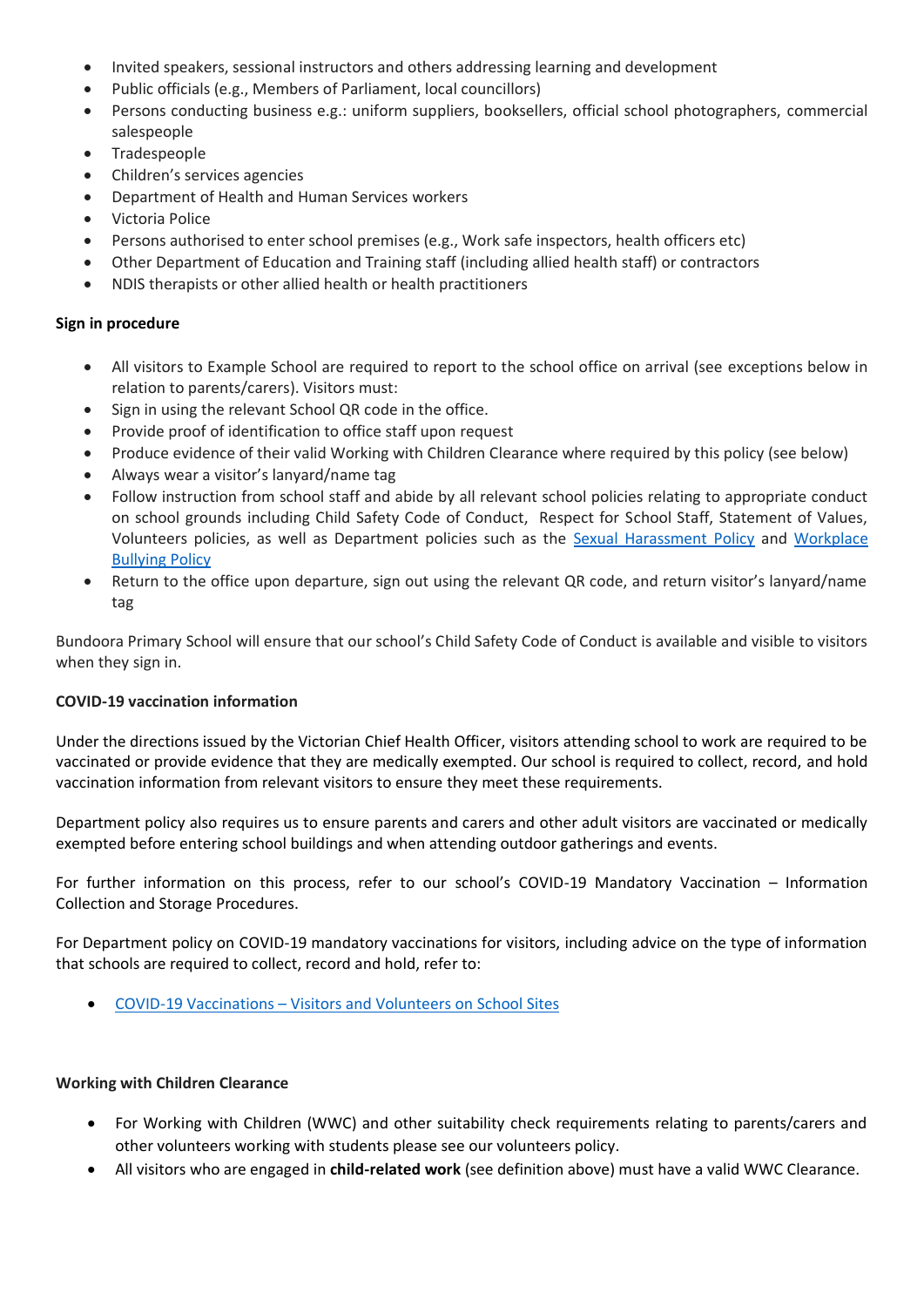In some circumstances, visitors to Bundoora Primary School who are **not** engaged in child-related work will also be required to produce a valid WWC Clearance depending on the circumstances of their visit. For example, Bundoora Primary School will require a valid WWC Clearance for:

- **visitors who will be working regularly with children** during the time they are visiting, even though direct contact with children is not a central part of their normal duties
- **visitors (e.g., contractors)**, who will regularly be performing unsupervised work at the school during school hours or any other time where children are present. Further background checks, including references, may also be requested at the discretion of the principal.

**Visitors** who will be working in areas away from students (e.g., a visiting auditor who will be located in the front office with administration staff) or who will be supervised and accompanied by a staff member during their visit (e.g., a Member of Parliament a journalist a prospective parent on a school tour) will not be required to have a WWC clearance.

Sworn Victoria Police officers or sworn Australian Federal Police officers are exempt from requiring a WWC Check but may be asked to verify that they are sworn officers by providing proof of identification.

# **Invited speakers and presenters**

On occasion, Bundoora Primary School may invite external speakers or providers to deliver incursions, presentations, workshops and special programs for our students. Consistent with Department of Education and Training requirements, Bundoora Primary School will:

- ensure that the content of presentations and programs by external providers contributes to the educational development of our students and is consistent with curriculum objectives
- ensure that any proposed visit, programs or content delivered by visitors complies with the requirement that education in Victorian government schools is secular and is consistent with the values of public education, Department policies and the *Education and Training Reform Act 2006* (Vic). In particular, programs delivered by visitors are to be delivered in a manner that supports and promotes the principles and practice of Australian democracy including a commitment to:
	- o elected government
	- o the rule of law
	- o equal rights for all before the law
	- o freedom of religion, speech and association
	- o the values of openness and tolerance
	- o respect the range of views held by students and their families.

# **Parent visitors**

We understand that there may occasionally be a reason why a parent or carer may want to speak to or see their child at school, during school hours.

If there is a particular pressing or unavoidable issue that cannot wait until the end of the school day, we ask that parents or carers call the school office to make the request to speak to or see their child during school hours.

We also ask that parents avoid arranging to visit their children at school wherever possible, as this can cause inappropriate disruptions to the school day.

All parents or carers who visit our school during school hours, other than for the purposes of school pick ups and drop offs or for specific school events (eg parent teacher interviews, concerts, assemblies etc), are required to sign in as a visitor at the school office.

Parents or carers who are prohibited from entering the school under a court order or direction of the principal are not permitted to visit the school. Our school maintains and provides office staff with a list of restricted parents/carers which may include identifying photographs and any other information as required depending on the level of risk posed.